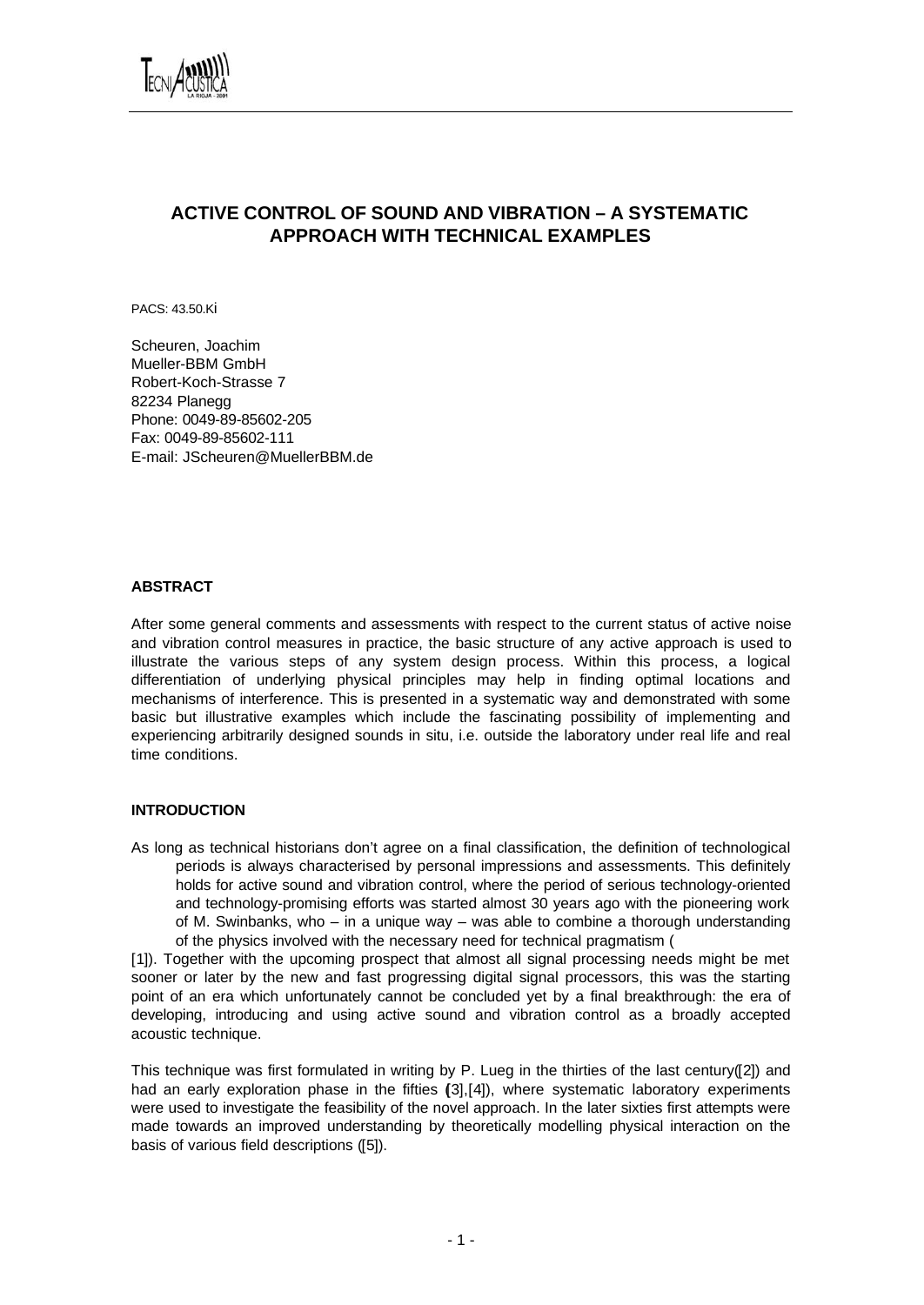

But then, since about 1970, serious work was started at different places and soon was accompanied by an optimism which sometimes could be observed and even was urged to degenerate into loud and unrealisable promises. This was – in the long term – paid by a loss of confidence and reputation and can be held jointly responsible for some frustration coming up in the last years. Other reasons for disappointment can be seen in a largely spread patent policy which, by covering over the territory of potential implementations without accompanying solutions - hinders progress rather then supporting it.

But it definitely would be too easy to put the blame on these secondary effects only. Of course some well justified disappointment originates from the fact that the many and enormous efforts to establish the technique were hardly repaid by economical solutions meeting the needs of superior performance and robustness. Thus, besides multiple laboratory successes, many expectations could not be met and many investments could not be returned. But it would be completely unjustified to base an overall assessment of active sound and vibration control mainly on these shortcomings. There are successes and there is (and will be) continuous further progress to add the technique to the toolbox of acoustic engineers.

This text will try to substantiate this and thus help in making it comprehensible. It is therefore intended to be introductory as well as describing some state of the art. It is obvious that this only can be done in an exemplary way here – without claiming any completeness. However, taking into account this incompleteness, emphasis is given to the typical, representing basic insight and thus allowing to be applied to other problems in the broad area of active sound and vibration control. Those however who want more completeness are referred to the introductory textbooks ([6]-[9]) as well as to the extensive literature.

## **GENERAL PROBLEM STRUCTURE**

When analysing an active system as well as when designing one it can be extremely helpful to have a clear understanding of the unique structure and the elements of active sound and vibration control systems. It may be illustrative to start with a very general look to any passive sound or vibration control problem, where the common goal is to control acoustic or vibrational field quantities or mechanisms of a mechanical system MS such that some target quantities **z** are influenced in a desired way. This is illustrated in Fig.1. Many tools and techniques are available to fulfil this task, e.g. damping or absorbing materials, changing or adding masses and stiffnesses, disturbing propagation paths or protecting specific areas.



Fig.1 Scheme to illustrate the control of target quantities z of a mechanical system MS

Whenever difficulties in achieving the targets lead to considerations whether to apply an active approach, the first step is to examine thoroughly the controllability of the target quantities by appropriately applied electromechanical transducers. These generate a so-called secondary field which is aimed to interfere with the existing primary field in a prescribed way. This can be a most ambitious task because several issues have to be taken into account. To illustrate this, some typical questions to be answered at this stage shall be mentioned here:

- How many actuators should be placed where, in order to achieve maximum effect with minimal excitation effort?
- How many sensors should be placed where, in order to supply sufficient information early enough for the actuators to be processed with the desired effect?
- $\bullet$  Is the resulting system with respect to the target quantities observable?
- Is the system with respect to the target and excitation quantities controllable?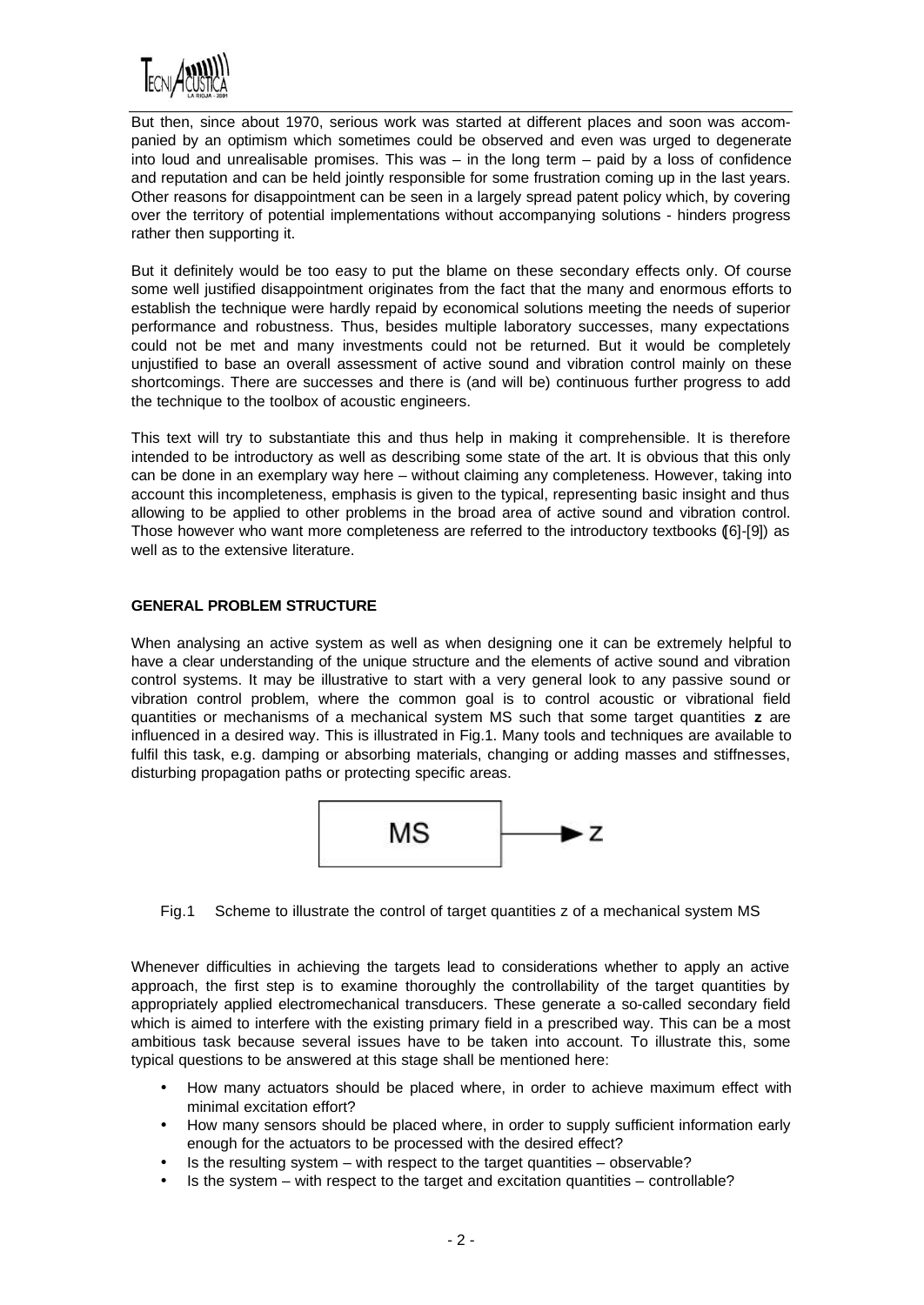

### • Is the necessary controlling unit causal and realisable?

If these considerations can be concluded successfully, the mechanical system MS has been extended to an electromechanical system EMS with new inputs **y** and additional outputs **z'** which may be combined with the former outputs to a new ensemble **z** of output signals. The remaining problem is to evaluate the necessary input signals **y** from the available output signals **z** by properly designing a signal processing unit SPU, as shown in Fig. 2.



Fig. 2 Scheme to illustrate the control of target quantities **z** of an electromechanical system EMS by suitably driving the control inputs of EMS.

Although the variety and complexity of the questions involved prevent this paragraph from giving any details, it should be emphasised here that the sequence of the two design steps was chosen intentionally. Any signal processing is confined to what the physical relation between the available observations **z** and the necessary control signals **y** permit. Appropriate design of the electromechanical system EMS, and i.e. appropriate selection and arrangement of suitable actuators, is crucial to the successful design of the signal processing unit SPU and thus of the overall approach. For this reason, the first task normally is to do the described

• electromechanical design of the system EMS including sensors for the signals to be supplied and actuators for the signals to be applied.

The second task then will be to do the necessary

• design of the controller units within the signal processing unit SPU by

defining and realising an algorithm for which the unit SPU - together with the hard- and software around - will be able to cope with the requirements of the system EMS. Having given a rough context of the steps involved, this text will concentrate on pointing out various physical concepts of mechanical interference which may be very helpful in designing and analysing active control measures.

## **ACTIVE NOISE CONTROL AND ACTIVE SOUND DESIGN**

Up to now, no assumptions have been made with respect to the target signals and the values or signal characteristics they should be targeted at. From the very beginning of active sound and vibration control, one obvious and highly motivating aim was to use the system for noise and vibration reduction. However, active systems are inherently conditioned to do the much more general task of generating and relating arbitrary sounds to technical processes. This is because sound design differs from sound reduction by adding sound instead of just reducing it. Active techniques, which - by its very definition - add sounds even in a purely reducing mode, thus ideally meet the conditions of realising arbitrarily designed sounds.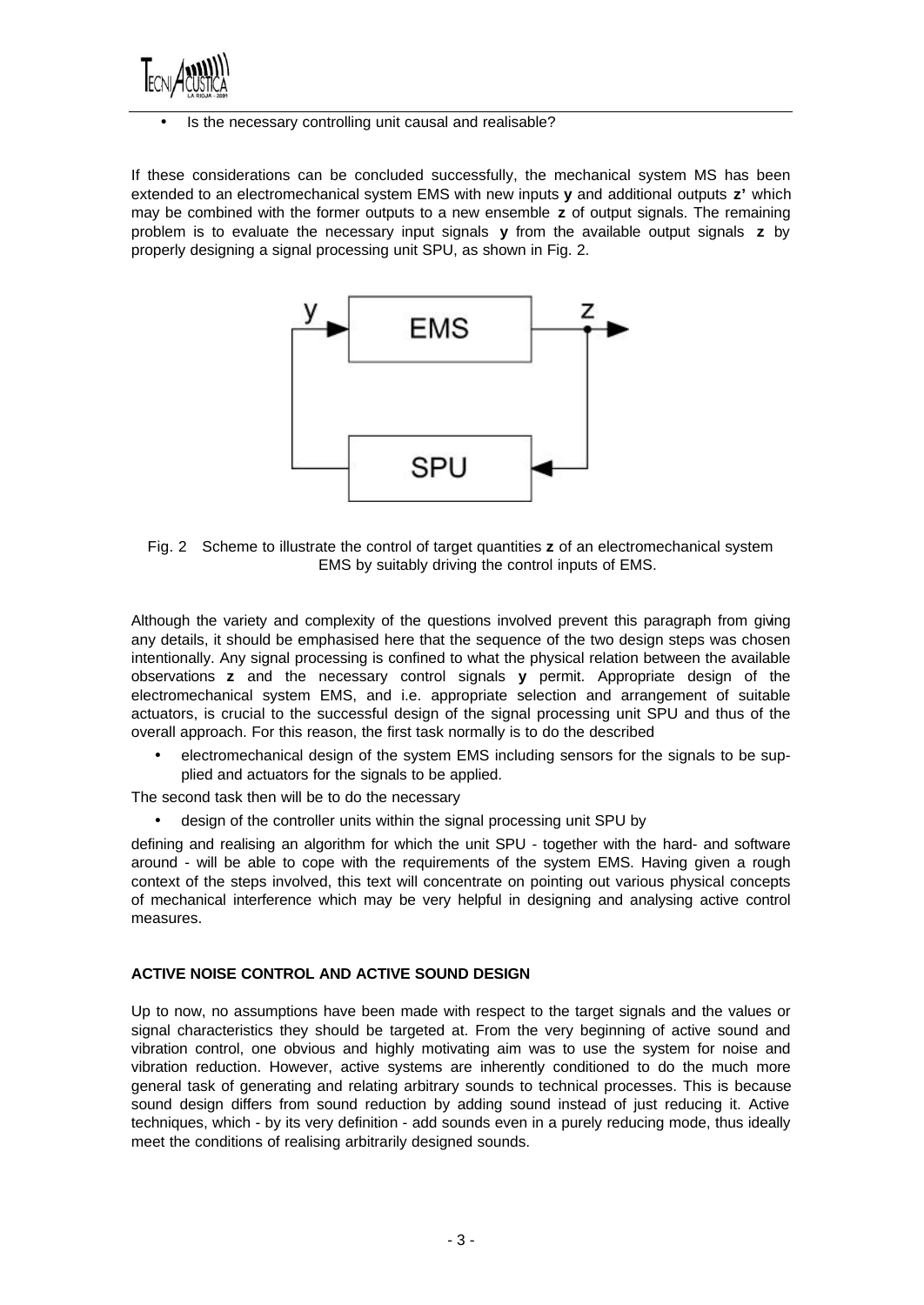

Even if this approach would be seen to be unacceptable as built-in solution for large product quantities, it opens the fascinating possibility of implementing arbitrary sounds in situ, thus enabling a fully functional test and evaluation environment to define and experience the most appropriate sound.

The technical concept of these approaches differs only in the target specification, which, for sound reduction, should be defined as zero while, for sound design, a desired signal should be defined which meets the characteristics of the sound to be aimed.

## **PHYSICAL INTERACTION IN ACTIVELY CONTROLLED SYSTEMS – A SYSTEMATIC APPROACH**

The task of designing an electromechanical system which is able to control some target signals to desired values, shapes or parameters has to start by looking for the most effective way of interfering with those signals finally determining the target signals. As arbitrary changes of a waveform require the potential of fully compensating it, the effectiveness of additional sources is limited by the capability of destructive interference: If a new generated sound shall dominate the sound characteristics, the previous, original sound has to be destroyed.

It is thus natural to follow the way and the propagation of the sound to be interfered on its complete propagating path, starting from the sound generating mechanism up to the point or points where useful target signals may be observed. Structuring this path in a systematic way comes up with the following scheme which has to be passed by any waveform. It is clear that in practice, depending on the specific configuration, some elements of this scheme may be skipped. However, this should not question the overall value in finding a bottleneck where the wavefield under consideration can be influenced most easily.

If divided into groups according to the dominating mechanism, the zones of interfering interaction can be characterised by the following principles:

- active control of sound generation
- active control of sound introduction
- active control of sound propagation in structures
- active control of sound radiation
- active control of sound propagation in fluids (and air)
- active control of sound immission

These principles shall be treated shortly within the following.

### Active Control of Sound Generation

The most effective way of reducing sound perhaps is to avoid its generation. This can be particularly useful if a suitable interaction with the process of sound generation prevents the mechanism from being started at all. An early and impressive example was the control of sound wave reflections at the open end of a Rijke tube ([10]). Comparable results were obtained for the suppression of instabilities of Helmholtz resonators excited by air flow.

In both examples, active control succeeded in stabilising a self excited vibrating mechanism. Thus, minimal energy was needed to interact with the resonant vibration because this interaction had to cope with the low amplitudes of the stabilised vibration only.

In spite of the fascination of this concept and in spite of many attempts to solve problems like combustion or flutter instabilities, the many difficulties to be solved in practical applications prevented the approach from being converted to standard industrial implementations.

#### Active Control of Sound Introduction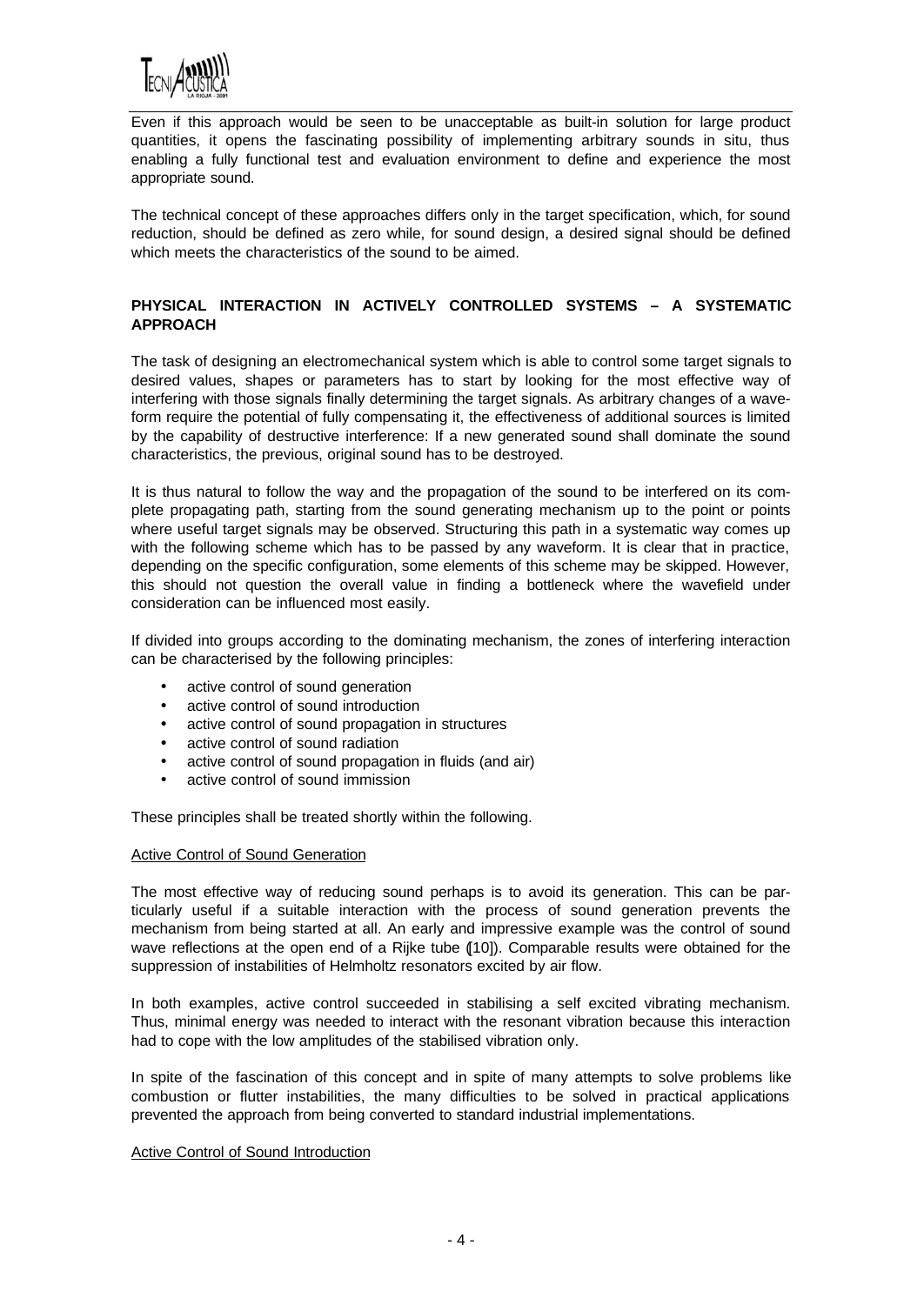

In contrast to noise generating mechanisms, where the source itself is prevented from acting, active control of noise introduction has to cope with the effects of this source on a receiving structure or medium. Effective global cancellation of the excited wave field can be achieved most easily by applying a negative copy of the source, a so-called anti source, as close as possible to the primary source.

This approach is promising in practice if the dimensions and the directivity of the primary source allow it to be treated as a monopole source. Typical examples are the outlet of pipes and ducts or the excitation at points connecting some vibrational sources to a receiving structure. An early demonstration installation of such a system at the exhaust of an industrial gas turbine is described in ([11]). Similar concepts were further developed and are in limited use today in cases where the overall process environment makes classic solutions rather difficult.

An example of compensating the effect of point sources by applying active isolation mounts will be given below.

### Active Control of Sound Propagation in Structures

First theoretical studies as well as early experimental realisations were based on a modal approach trying to excite and thus control specific modes of interest. This may be adequate if the modes to be influenced are known in advance and if any generation or amplification of uncontrolled modes (spillover) can be accepted. However, in many cases a wave oriented approach can be much more appropriate and effective. This is particularly true if the deactivation of transfer paths as well as the suppression of resonances is to be achieved.

In practice, this approach is limited to the one-dimensional case and to simple wave types like bending and longitudinal waves. But in spite of some successes in controlling the propagation of such wavetypes under laboratory conditions, a useful application within real technical installations still has to be implemented, apart from special constructions for large space structures.

However, to give an illustration of the capabilities of the approach, some typical laboratory results are reviewed below.

#### Active Control of Sound Radiation

In a naive approach, active suppression of sound radiation from a radiating structure would be aimed to suppress the vibrations of the structure. Although being sufficient with respect to the target, the criterion would exceed necessity by demanding more then radiation suppression requires. This is because a structure may vibrate in radiating as well as in non-radiating modes.

With respect to sound radiation it would thus be much more efficient to concentrate only on radiating vibrations and to find ways of selectively detecting and generating such radiating vibrations. This approach was established within the last 10 to 15 years as Active Structural Acoustic Control together with thorough investigations and experimental laboratory verifications of the concepts behind. However, practical industrial applications seem to suffer from physical and financial constraints which were not able to be overcome yet.

### Active Control of Sound Propagation in Fluids (and Air)

The active control of one-dimensional sound waves in ducts was - besides the silencing of small zones - one of the earliest example of active control efforts in theory and in practice. This was due to the fact, that below the cut-off frequency of a duct only plane waves are able to propagate. For this reason, low frequency duct systems were characterised by only a few, often only by a single degree of freedom.

The classical paper of Swinbanks started an era of practical investigations and implementations differing mostly in the physical principle involved (absorbing of reflecting incoming waves, e.g.) and in the arrangement of sensors and actuators. Laboratory realisations were soon accomplished by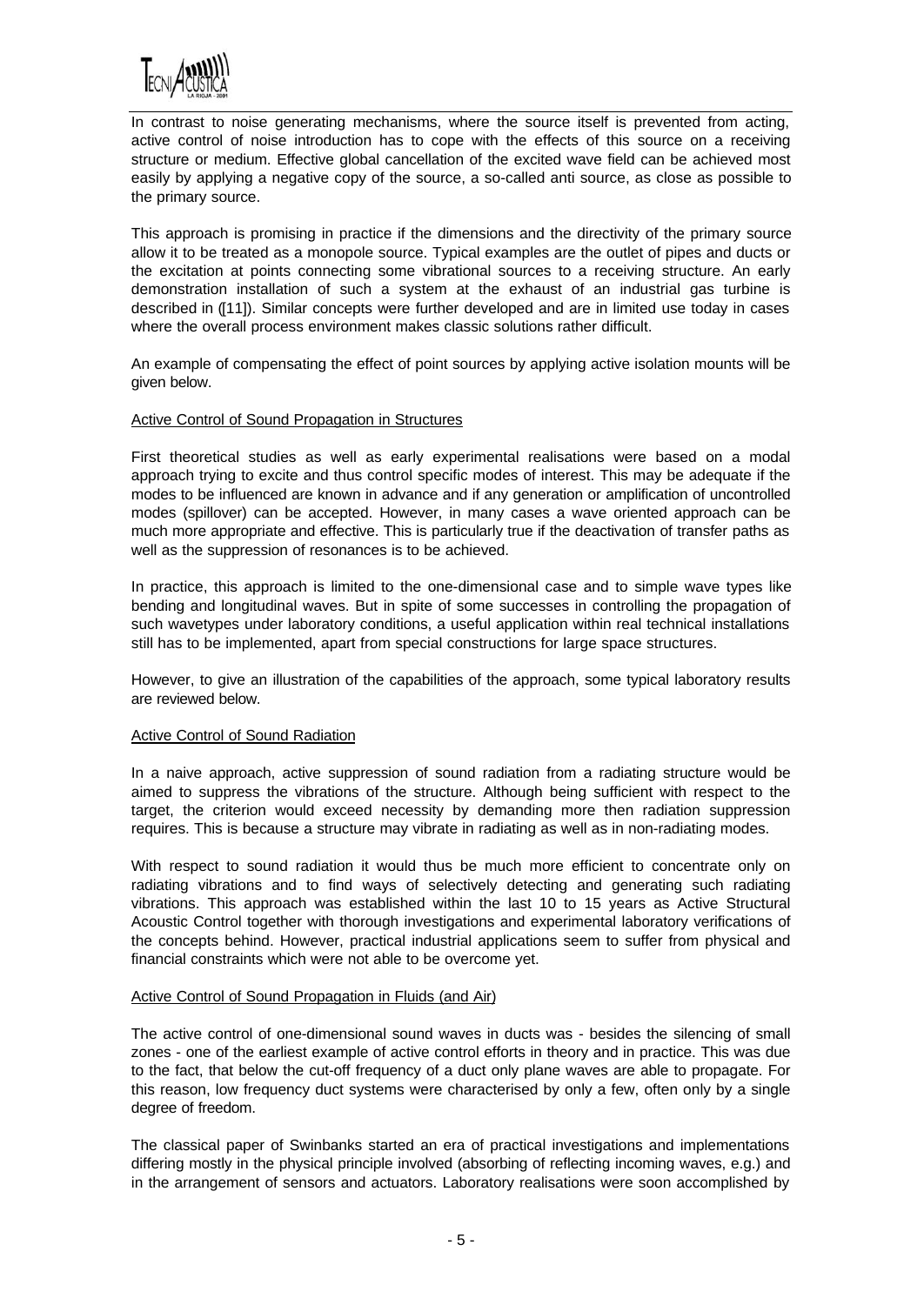

attempts of installing such systems in practice and these were often intended to be more then just demonstrators.

Although the principal realisability as well as the stability could be proven as reliable in the past, practical applications mostly are confined to special situations by now, where existing constraints or extreme demands are able to overcome the drawback of higher costs compared with classical passive solutions.

However, this partial success story only holds for one-dimensional applications. In the two- or three-dimensional case, early conceptual dreams could not be fulfilled by reality because the task of coping with spatial sound fields and sound propagation is much too ambitious for justifiable efforts. This holds for all applications including such spectacular examples like the sound isolation of open windows or the improvement of barriers. However, the latter example shows that the success of active approaches may highly depend on the degree of sophistication of the underlying concept.

This can be impressively demonstrated for noise barriers, where the angle of diffraction depends on the impedance at the diffracting edge. In this case, the possibilities of realising an optimally shielding impedance can be substantially improved by allowing for active realisations of this impedance.

### Active Control of Sound Propagation in Fluids (and Air)

If all interactions between source and receiver fail or tend to be too complicated, the last remaining approach is to concentrate control measures on some zone around one or several receiving points. Together with active control of one-dimensional waves, this approach has attracted high interest in the early days of active control of sound fields.

This again was due to the relatively simple nature of the problem for small volumes like ear protectors including headsets or small passenger compartments. It is interesting that these examples still today represent some of the most promising or even well established applications of active noise and vibration control.

Active headsets and active ear protectors may be purchased by everybody and active solutions to improve the interior sound of cars are more or less ready to be applied, especially for periodic low frequency engine noise. The approach could even be extended to propeller driven aircrafts to essentially reduce the high level tones at the blade passenger frequency.

However, until today it was not possible to overcome all the doubts about reliability, long term robustness and economy.

After these short remarks on possible physical concepts and the state of the art related to these concepts, some technical examples will be described and discussed.

## **ACTIVE CONTROL OF SOUND INTRODUCTION (ACTIVE VIBRATION ISOLATION)**

The first application example will deal with the reduction of sound generation by active means and it will demonstrate the potential of the approach in the case of structure borne sound excitation where a suitably driven force actively supports a passive vibration isolation system.

There is a contradiction between the need to fix an aggregate within its environment while isolating this environment from the operational vibrations of this aggregate. For example, an engine driving a vehicle has to be carried with that vehicle. In addition, any oscillations with high amplitudes have to be limited to guarantee a stable coupling and continuous excitation of the driving path without any damage.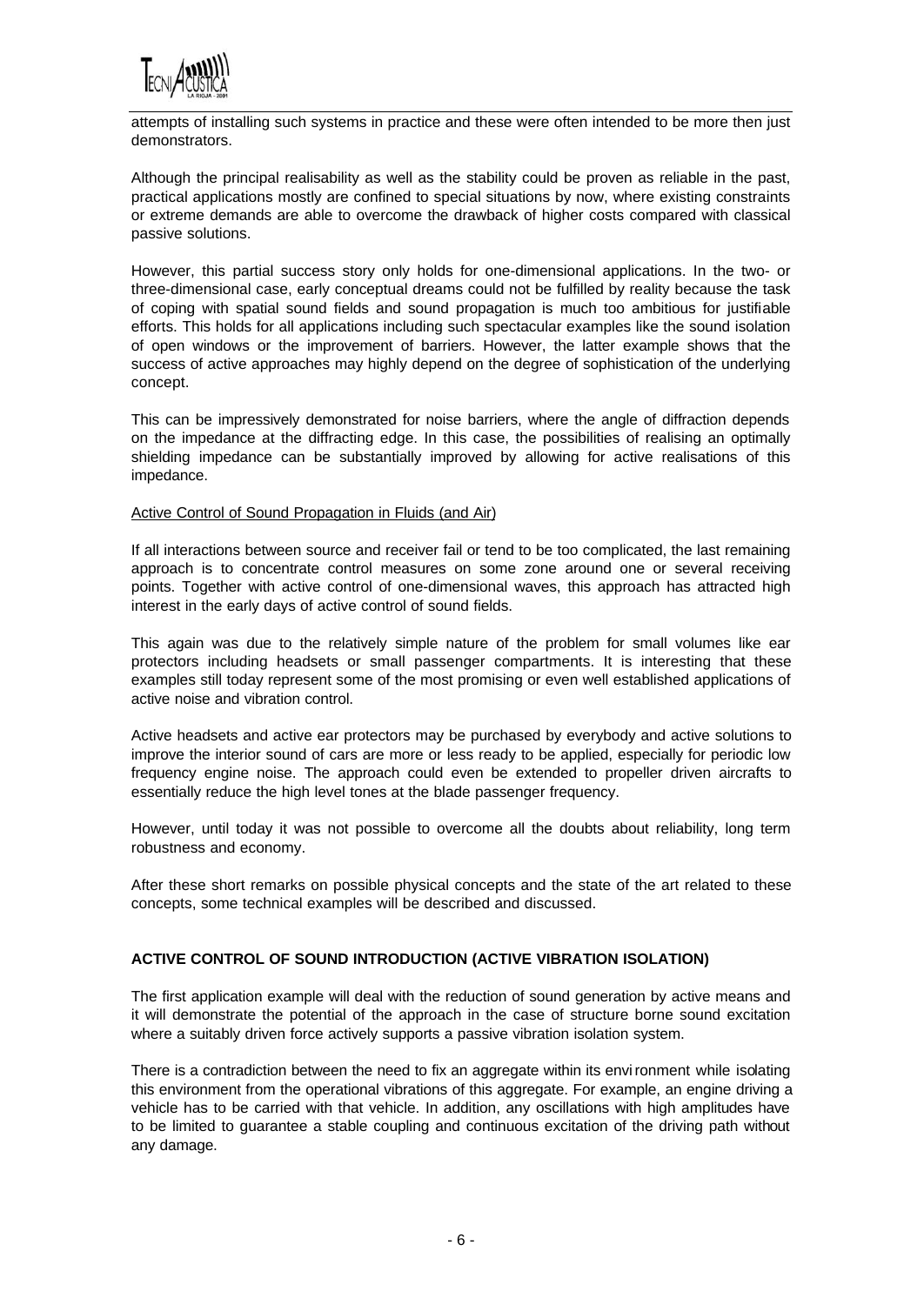

However, as to higher frequencies, it would be desirable not to have any coupling between aggregate and receiving structure, thus avoiding any excitation of the environment by allowing free vibrations of the aggregate. So, rigid connections for static and low frequency requirements are not consistent with the request for weak connections at mid and high frequencies.

Such an ideally selective frequency dependence cannot be realised by passive means. Using an active system to improve the isolation of a receiving structure from any vibrating device enables the assignment of nearly arbitrary stiffnesses to given frequency ranges. This was proven by various implementations in laboratory as well as under real life conditions ([12],[13],[14]).

It can be shown that any active connection between two structures fulfilling the above requirements has to contain an element with spring characteristics. It then makes sense to build the active system around a passive spring, completing it by a suitable actuating device. Among different possibilities to incorporate actuators into the connecting elements of an isolating mount, parallel arrangements of springs and actuators were preferred in the past, mainly because they kept away any static forces from the actuator.

One impressive example was realised by four active mounts connecting a small electric motor to a 2 m by 3 m stiffened plate structure ([12]). The mounts themselves were realised by three cylindrical rubber struts in parallel to an electrodynamic shaker. Constructive details were chosen to come up with a substantially lower stiffness in horizontal than in vertical direction.

For constant rotational speeds of the motor, the forces generated at the basic rotational frequency and its harmonics (characterised by ') could be compensated down to the surrounding noise level. As an example, Fig. 3 gives the result for one of the transmitted forces with (b) and without (a) active control. All harmonics could be attenuated to the noise level, which is uncorrelated with the periodic machine vibrations and thus prevented from being compensated. Note that the difference in broadband noise level is only caused by different resolutions of the measurement equipment. Depending on the signal to noise ratio, drastic noise reductions of up to some 80 dB could be achieved.



Fig. 3 Spectrum of the force transmitted to the foundation with (b) and without (a) active vibration isolation.

Further experiments showed that neither the minimisation of transmitted forces nor the minimisation of velocities in the contact points resulted in the minimal mean square velocity of the plate structure. The resulting question of what would be the best error criterium for vibration isolating arrangements was investigated recently and came up with the proposal to minimise the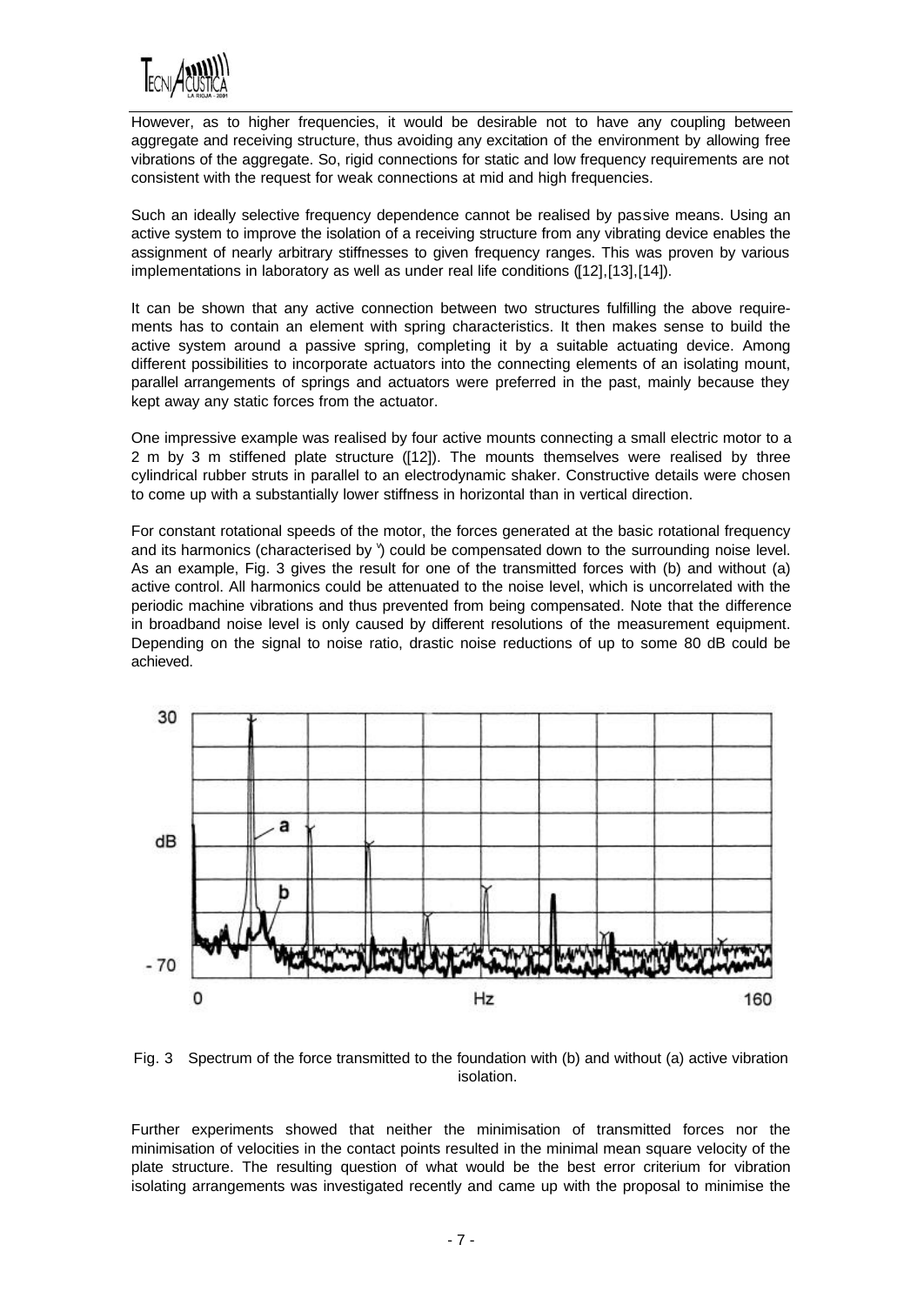

weighted sum of squared forces and velocities below the mounts ([15]). For the application reported here, however, these differences were minimal and not explored in more detail.

Note that active compensation of the forces exciting a structure may result in a global reduction of the vibrational field. This was verified for the stiffened plate for various distributions of velocity measurement points.

To demonstrate the operational robustness of the active system, it was installed to isolate the vibrations of a converter from the foundation connecting it to a ship structure. It could be shown that under normal operating conditions of the ship it was possible to attenuate the mean square vibration level on the target structure by up to 20 dB.

The high level reductions reported above require the predictability of sinusoidal disturbances. In the case of broadband excitations, a priori information which allows for predictive estimations of the disturbance is not available. Active systems then have to rely on feedback control. Although this limits the frequency range, some solutions for low frequencies could be implemented successfully to protect highly sensitive desks from environmental vibrations ([16]) or buildings from earthquakes ([17],[18]).

There are many further aspects like design rules, benefits, disadvantages, difficulties and application examples for active isolators. Comprehensive reviews together with extensive references may be found in ([7],[9]).

# **ACTIVE CONTROL OF SOUND PROPAGATION**

Again, the illustration of active control of wave propagation within this text shall be based on a structural example. 15 to 20 years ago, there was great confidence that the early successes with active control of plane sound waves in ducts could be transferred to structural waves ([19],[20]). At least for simple wavetypes under favourable conditions it was expected that reflection and/or absorption of incoming waves could be achieved by suitable actuators.

The principal realisability of this expectation could be shown in the late 1980's for bending waves in beams in various laboratory experiments  $[20],[21]$ ). Fig. 4 gives the result obtained for a broadband active reflecting device attached to a beam.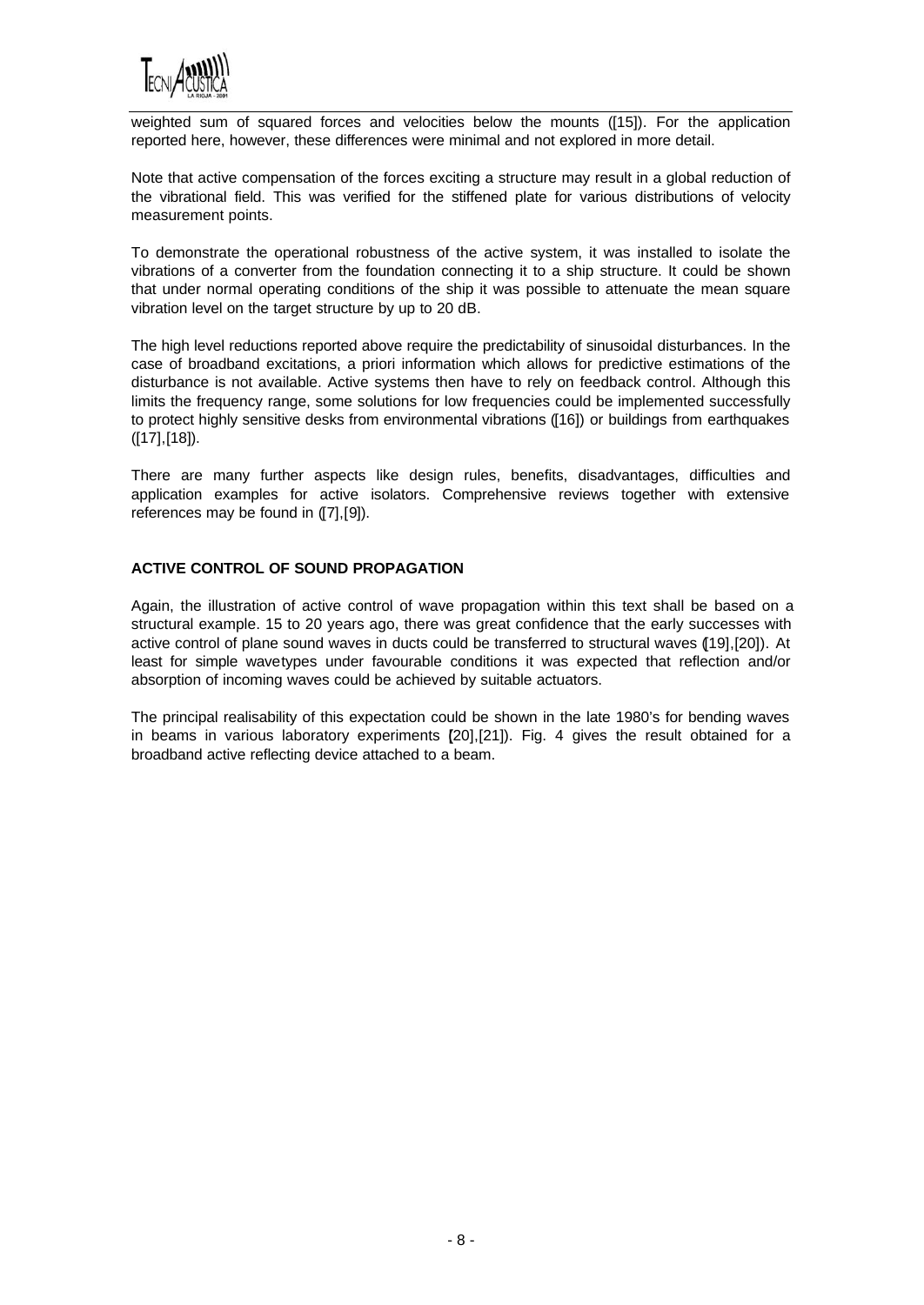



Fig. 4 Principal arrangement and transmission loss of an active reflector

The bending waves generated by a broadband noise source n were directionally registered by a two point measurement including a digital unit WT to separate incoming waves from waves with opposite direction. The signal processing unit then determines the optimal signal s to cause the force transducer to reflect this incoming bending wave field. Optimality was obtained by minimising the error signal z which again was derived by directional evaluation of a two point measurement.

As shown in Fig. 4, the transmission loss characterising the active reflector has a mean value of some 35 dB which means that approximately 99.97 % of the incoming power was rejected by the active device. In the experiment, all dimensions were chosen such that nearfields could be neglected. If this assumption doesn't hold, more then two sensors have to be applied ([22]).

Although flexural waves are the most important wavetypes in acoustics because of their radiation efficiency, other wave types like longitudinal and torsional waves may be equally important by supplying these radiators with energy. Assuming only knowledge of the wavenumber and its frequency dependence, the basic considerations of ([22]) are principally independent of the considered wavetype. For this reason, the approach was considered to be applicable to other wave types too. Related theoretical investigations may be found in (231, [24]), results for a practical application in (25],[26]). There, a strut was equipped with integrated actuators to reduce the interior noise in helicopters by controlling longitudinal and bending waves propagating along the strut.

Further extensions dealt with effects of actuator and sensor types and locations and with various end conditions for finite beams ([9]). Also, direct control of power flows instead of wave amplitudes was investigated carefully ([23]). However, as shown in ([27]) already, power flow must be treated with caution. This is mainly because any application of secondary sources acts back on the overall energy distribution. Applying an additional force to a structure may cause additional power to be supplied to the structure by previously existing forces. This may lead to the astonishing fact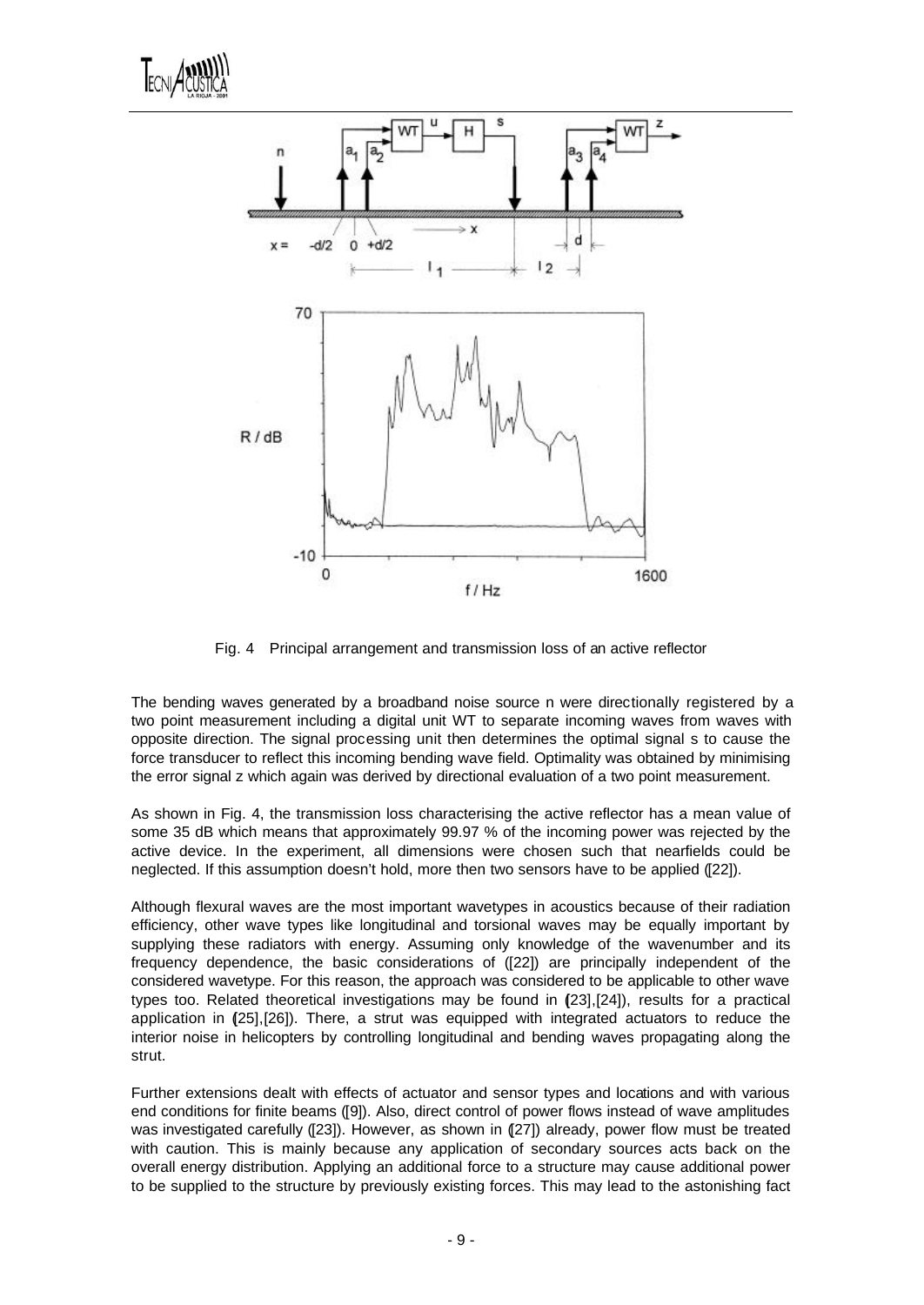

that actively absorbed energy can be exceeded by additionally introduced primary power, thus achieving the opposite of the original intention.

All these approaches may be applied to two - or even three-dimensional media. However, without improved proposals for wave-specific and handsome actuator arrangements, such generalisations tend to be limited to academic treatments.

In summary, it may be stated that in spite of having understood the basic mechanisms of potential realisations, practical implementations were not able yet to fulfil the expectations of laboratory results.

### **ACTIVE CONTROL OF SOUND RADIATION**

#### Active Vibration Control

Active control of vibrational fields in predefined target areas may have different aims: the limitation of vibrational characteristics itself or the reduction of that part of a sound field which is radiated by the controlled structure. Although differing in the formulation of error criteria, these tasks have great formal similarity.

Many attempts were made in the past to implement both of these strategies. Reducing the amplitudes of given vibration patterns was one of the early tasks in active control research. Starting from the vision of controlling the vibrational behaviour of extremely light weight structures, a thorough understanding of the theoretical possibilities and limits was developed (see literature review in ([27]).

Unlike measures based on propagating waves, the minimisation of structural vibrations in target areas was generally approached by modal concepts. In addition, if no predictive signals can be derived from sensors detecting incoming waves or from narrowband assumptions of the primary fields, one has to rely on feedback strategies. Thus, this working area was predominantly established as modal feedback control.

Today, as a research area, this approach has gained great maturity and some practical experience. Besides many fundamental and experimental work, special emphasis was given to the problem of observability and controllability which is immediately linked to the important practical question of where to place how many sensors and actuators.

Actuator arrangements vary from simple forces acting against inertial masses (active vibration absorbers) to sophisticated distributed actuators which may be integrated within the structure (smart structures). To emphasise the benefits of these devices it may be helpful to interpret them in terms of virtual structural modifications like attached masses or dampers.

Basic texts on all relevant aspects as well as state of the art reviews may be found in ([7],[9],[27]).

### Active Structural Acoustic Control

Active Structural Acoustic Control (ASAC) describes any attempt of using control inputs directly applied to a structure in order to reduce the sound radiation from that structure. Of course this changes the vibration distribution too, but only to serve another purpose. It thus may use the same strategies as active vibration control but is aimed to error signals directly correlated to radiated noise instead of vibration amplitudes.

Again, modal approaches are very appropriate to suppress acoustic radiation. By selectively sensing radiating modes and by concentrating control efforts to these modes, an efficient reduction of the radiated sound power may be achieved.

Of course, the radiation of sound may be reduced equally by reducing the overall vibration level. However, taking into account that different modes are characterised by different wavelengths and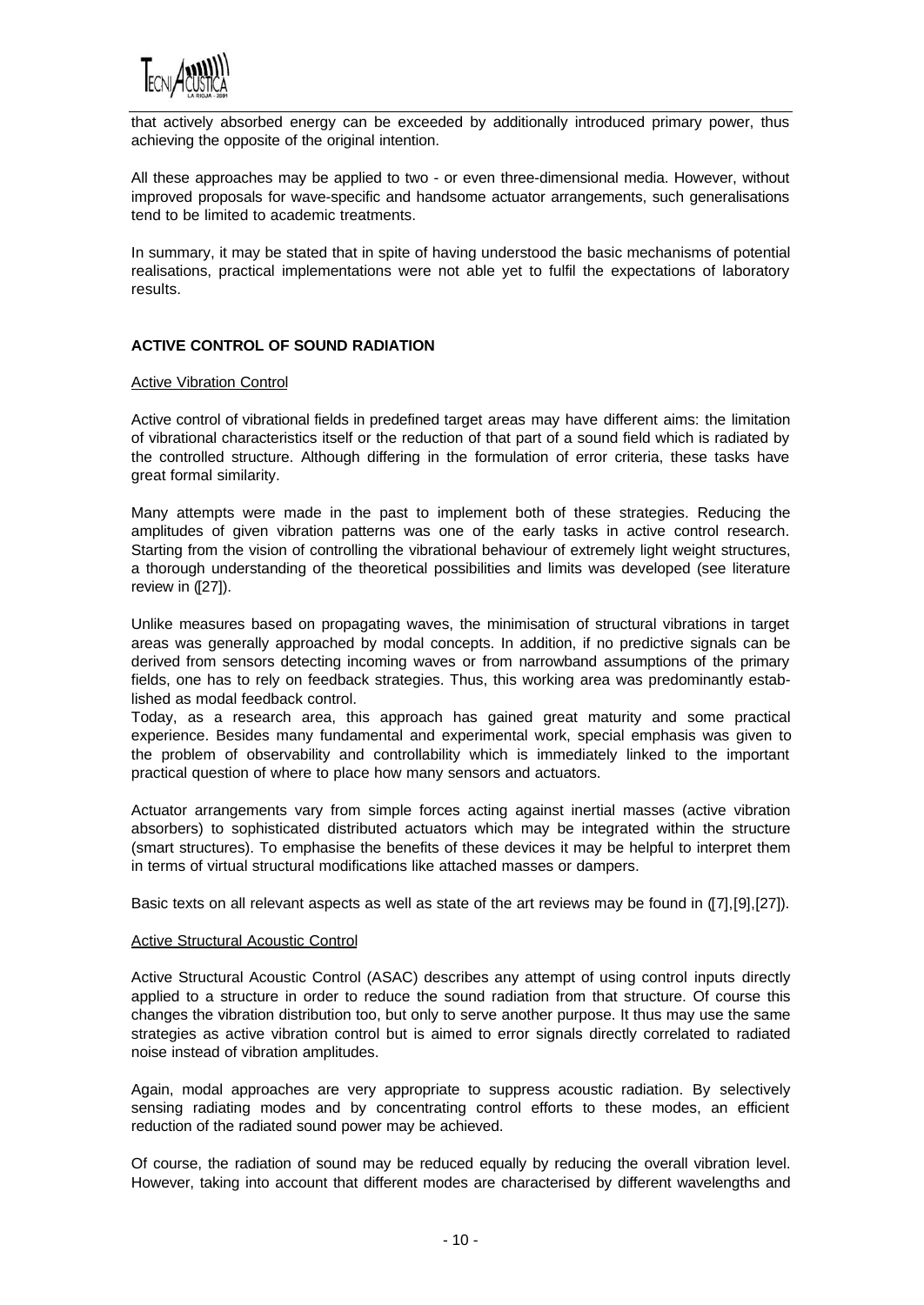

thus couple with different strength to the surrounding fluid, it is obvious that the modes with the highest radiation efficiency should be tackled particularly.

Instead of a modal transform, any spatial vibration distribution may be equally decomposed into its wavenumber components by spatial Fourier transform. Essentially, control of radiated sound means control of the part of the wavenumber spectrum where the structural wavelength is larger then the wavelength in the surrounding medium. Allowing for unconstrained vibration levels for non radiating wavenumbers, ASAC essentially is based on minimising radiating parts of the wavenumber spectrum or even on shifting vibrational energy from radiating to non radiating parts. Decreasing sound thus may be accompanied by an increase of structural vibration levels.

These basic facts were explored intensively in the 80's ([28],[29]) and meanwhile summarised in various papers and textbooks ([7],[9]). They are of specific benefit for the design and arrangement of sensors and actuators which determine whether sound radiation is observable and controllable. There are promising prospects that the integration of actuators into smart structures may open up many possibilities of elegant and effective sound radiation control. By adding additional passive foam layers, "active foams" ([30]) are obtained which might improve the bandwidth of solely active or passive measures.

To control sound radiation, the selection of actuators is not confined to any of the mechanisms described above. Having used the concepts described there to design an optimal arrangement of actuators, suitable sensors (and algorithms) will automatically force the system to minimise the radiated sound power if this is sufficiently correlated to the error signals. It is irrelevant then whether the structure is controlled at its excitation points, along its wave propagation paths or at radiating substructures. These differences were only taken into account to find an optimal arrangement with minimal overall efforts.

An example for controlling sound radiation by compensating the excitation of structures was realised with active mounts as mentioned above. The system was installed to isolate the vibrations of a transformer from the supporting structure on a vessel. By driving the actuators appropriately, an essential reduction could be observed in the surrounding water.

Finally, the effectivity of controlling sound fields by applying forces at suitable structural locations shall now be demonstrated by results for a high speed railway vehicle, where active means were considered to reduce low frequency noise components. Excited by multiples of the rolling wheel's rotational frequency (wheel harmonics) and reinforced by coinciding resonances of track and secondary bogie springs, High speed trains may suffer from raised vibrations and noise around 90 Hz.

Although direct sound cancellation by a set of loudspeakers was proven to successfully compensate the tonal noise in the compartments, a thorough analysis of the transfer path from vibration generation to sound radiation showed that applying forces to the vehicle body close to the secondary springs would be the most efficient way of reducing the interior noise.

After a successful case study ([31]), the concept was tested for a vehicle running on the rolling rig of the German Railway Corporation. Fig. 5 shows the result for four piezoceramic actuators (two on each side) being arranged in parallel to the secondary springs of a bogie at a speed of 200 km/h. The actuators were driven by a reference signal derived from the wheel's rotation and containing the frequencies to be considered.

It can be seen from the spatial distribution of Fig. 5 that the sound field generated by the bogie on the left side of the figure was essentially reduced in the whole volume of the compartment.

## **ACTIVE CONTROL OF SOUND IMMISSION AND ACTIVE SOUND DESIGN**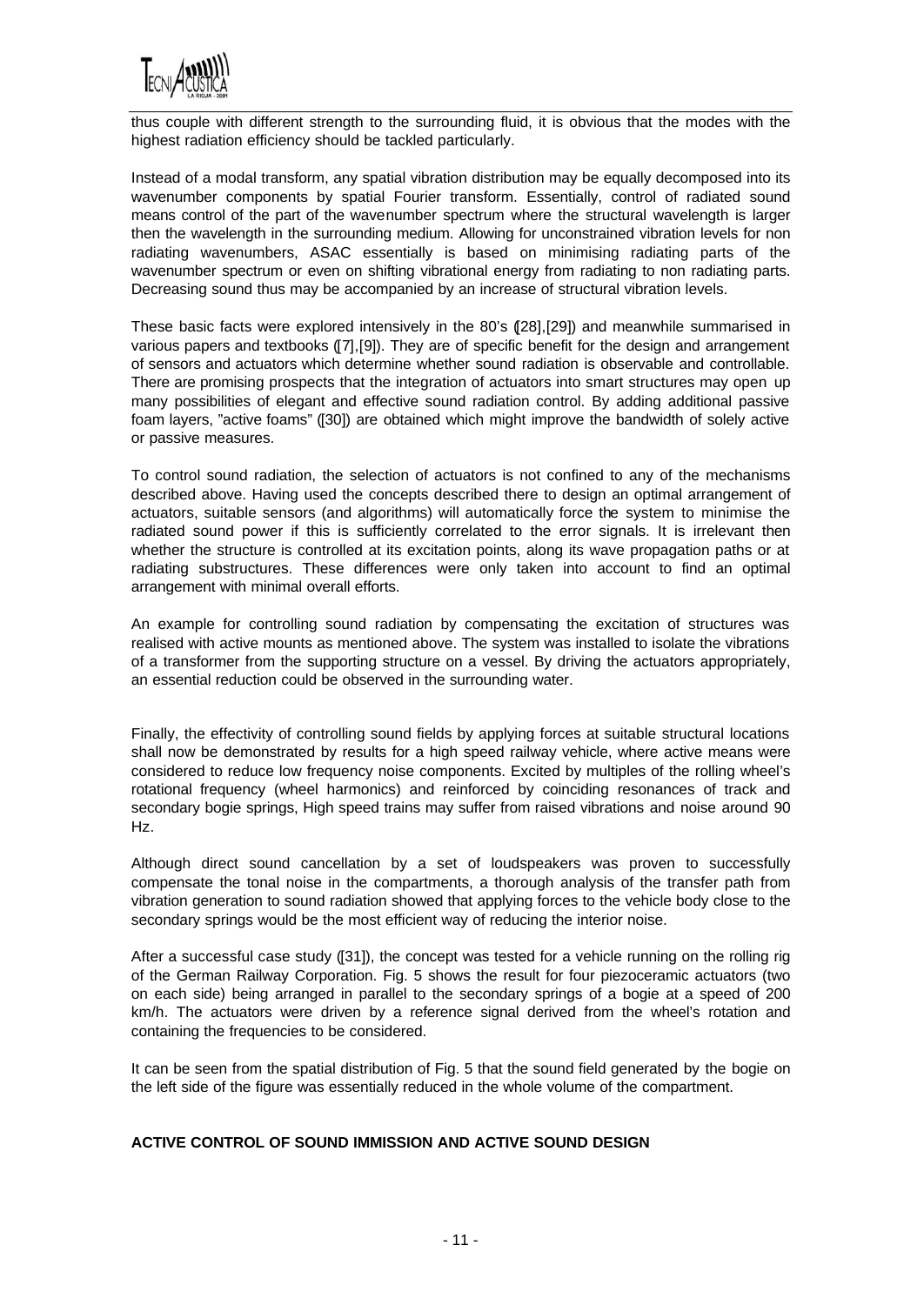

For suitable, "fitting" applications, active control of noise and vibration was shown to be an efficient tool to reduce undesired field components to an acceptable level. Examples for successful test applications may be found in vehicles including ships and aircraft, the latter even with a series implementation. However, although having been a subject of considerable research and development efforts, active noise control in cars and trains has not succeeded yet in being implemented on a large scale. This is only partially due to technical shortcomings like insufficient actuator capabilities or long-term robustness and reliability. More relevant seems to be that the related cost could not be reduced to an acceptable level.



Fig. 5 Spatial distribution of the sound pressure level in the compartment of an ICE high speed coach with (below) and without (above) active control

Nevertheless, the related interest definitely will be intensified by the attractive possibility of rather changing the sound characteristics instead of just reducing or cancelling them.

Apart from some special cases, active sound control means generating additional sound interfering with the original sound pattern. This concept includes the possibility of deliberate sound alterations by allowing non interfering superposition of new sound components. By combining these newly generated field elements with cancelling components, almost arbitrary modifications of the sound field can be achieved. This approach extents the possibilities of traditional Active Noise Control (ANC) techniques and thus may be described appropriately by Active Sound Design (ASD).

Psychoacoustic quantities may be used to characterise subjective assessments of arbitrary sounds which - of course – may include sounds generated by active control measures too. This immediately creates the reverse idea of using active control to approximate sounds with prescribed, aurally adequate perception characteristics. In this case, the common goal of minimising some mean square error function would be replaced by an error function using the relevant sound parameters and characteristics.

However, non-linear and thus irreversible computation rules prevent a unique assignment of temporal sound characteristics to perception related sound descriptors. For repetitive components of engine and rolling noise a more pragmatic approach may be used instead. By prescribing well defined amplitude values of a given set of harmonics (engine orders or wheel harmonics),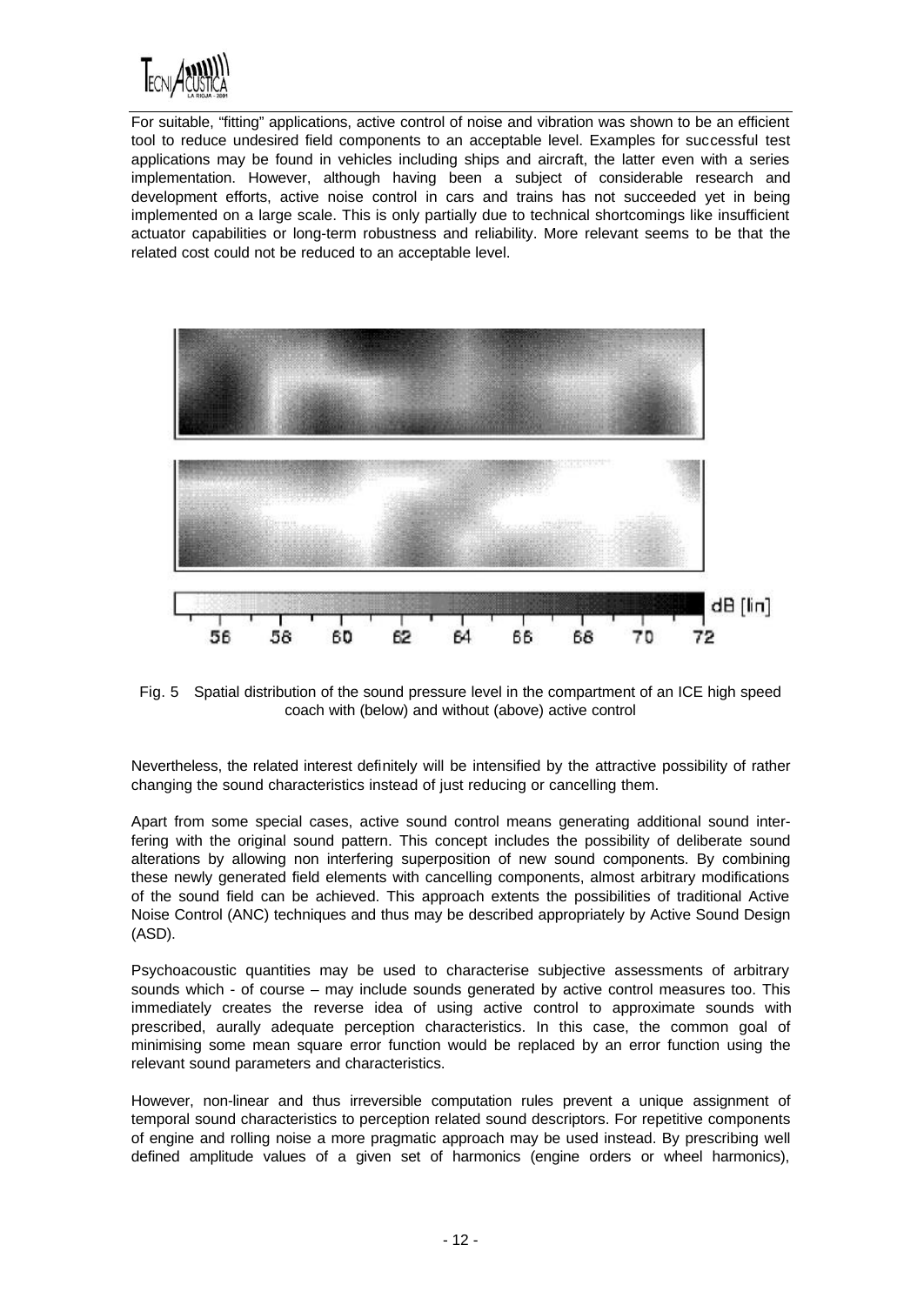

subsequent approximation of these order-related amplitudes will vary the resulting noise together with the associated subjective parameters ([32]).

Practical measures of active control shall be represented here by an example demonstrating the state-of-the-art potential for cars. This example will prove the feasibility of Active Sound Design in a small size 4 cylinder car (new beetle). To demonstrate the capabilities of such a system, it was used to realise the sounds of different engines from other cars (32, [33]). The targeted sounds were obtained from measurements in these cars and then stored for use in the signal processing device. Based on the error signals from six error microphones and appropriate information on revolution speed and engine load, six secondary loudspeakers were fed such that the resulting sound field was an optimal approximation of the prescribed sounds.

Fig. 6 gives some typical examples by showing the time-dependent frequency spectrum at the driver's ear if the car is consecutively run up (to 6000 rpm) and down with four different sound implementations. The first run-up (lowest part of Fig. 6) shows the typical spectrum of a 12 cylinder sports car, then followed by an 8 cylinder sports car, a six cylinder sports car and, finally, by the original 4 cylinder engine sound (system switched off).



Fig. 6 A weighted sound pressure spectra at the driver's ear for four consecutive run-ups with different engine sounds.

The effect was - objectively (by measurement) and subjectively (by ear) – striking. The various sounds were immediately able to generate the acoustic illusion of driving a different car. Thus, the system might be more than just a toy: it could equally be used - and should turn out to be extremely useful - as an experimental tool to determine and test optimal sounds for given cars.

Finally, it should be mentioned that Active Sound Design recently was used to reduce and/or modify the noise of air intake systems of car engines. Experimental results from test set-ups ([34]) were quite promising and seem to have found serious interest of experts. It thus can be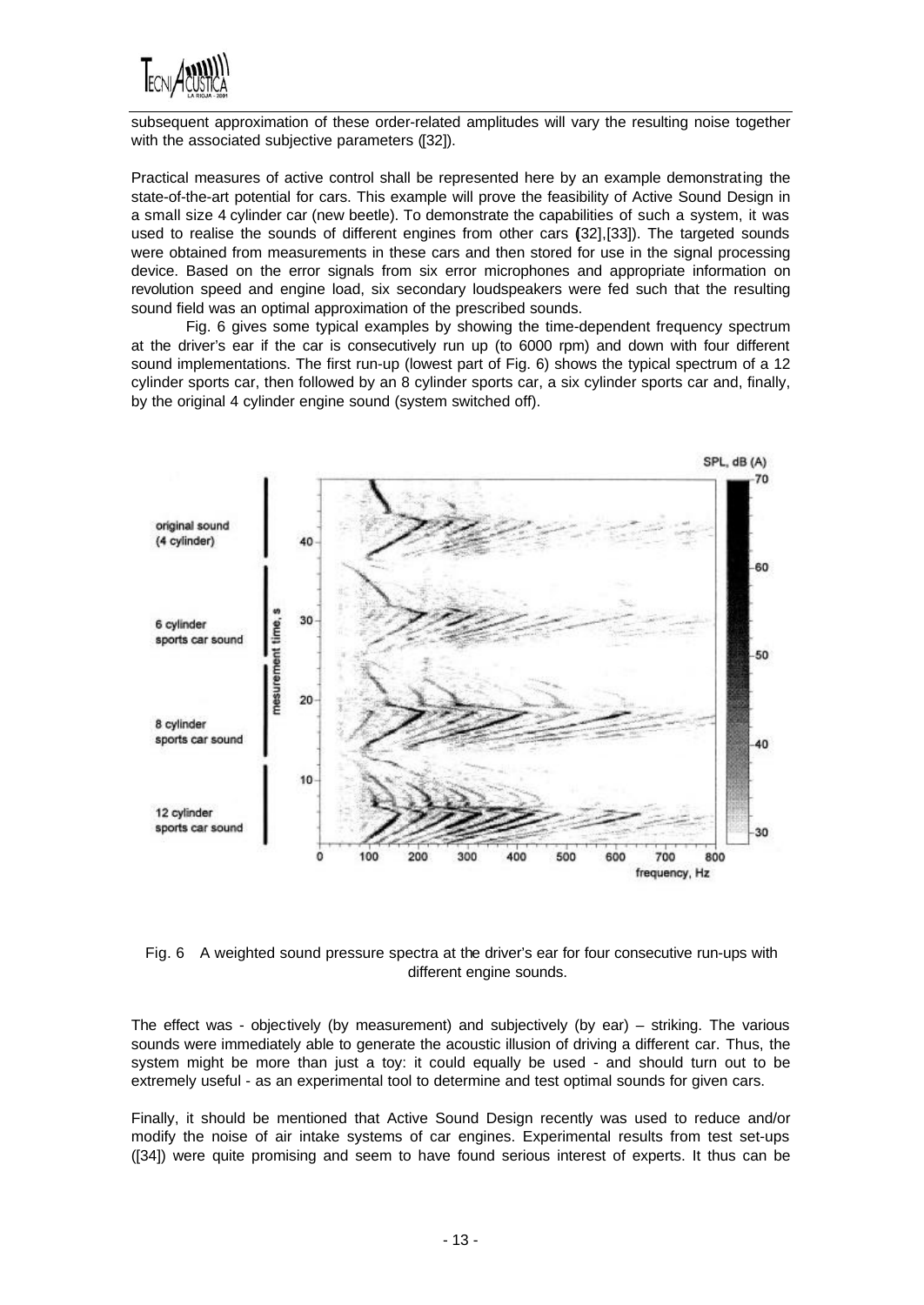

stated that - in spite of some uncertainty about the acceptance of sounds forged by electroacoustic means - the prospect of deliberately designed sound realisations is highly attractive.

The results of previous work finally led to the implementation of a system to demonstrate active interior sound design in a New Beetle. Besides reducing the engine noise in the vehicle interior, this system allows the creation of arbitrary interior sounds on the basis of rpm-dependent orders of the engine. At the push of a button, it is possible to modify the typical sound of a four cylinder engine to give the acoustical impression of a six cylinder engine in the vehicle interior. This sound design could just as well reproduce the sporty tone of a roadster or the acoustic comfort of a limousine.

Fig. 7 shows typical order spectra of the sound level at the drivers position for different sound scenarios: the original sound spectrum in the above diagram, the spectrum for the sound reduction mode below and the spectrum for a typical 6-cylinder engine at the bottom. Although the black and white representation makes a clear interpretation of the data rather difficult, it can be seen that the second order of the initial state for values of 5000 to 6000 rpm could be compensated in the reduction mode. Also, in the 6 cylinder mode, it can be seen that the  $6<sup>th</sup>$  and  $9<sup>th</sup>$  order are much more dominant then in the other cases which indicates that the virtual engine definitely has changed its characteristics.



Fig. 7 Order spectra of the sound level at the drivers position during a slow run-up on the road

This feature qualifies the system to strongly support engineering work by enabling in-situ tests of sounds under fully operational conditions. It thus can help to demonstrate the goals as well as the effects of acoustic measures for both approaches: active and passive ones.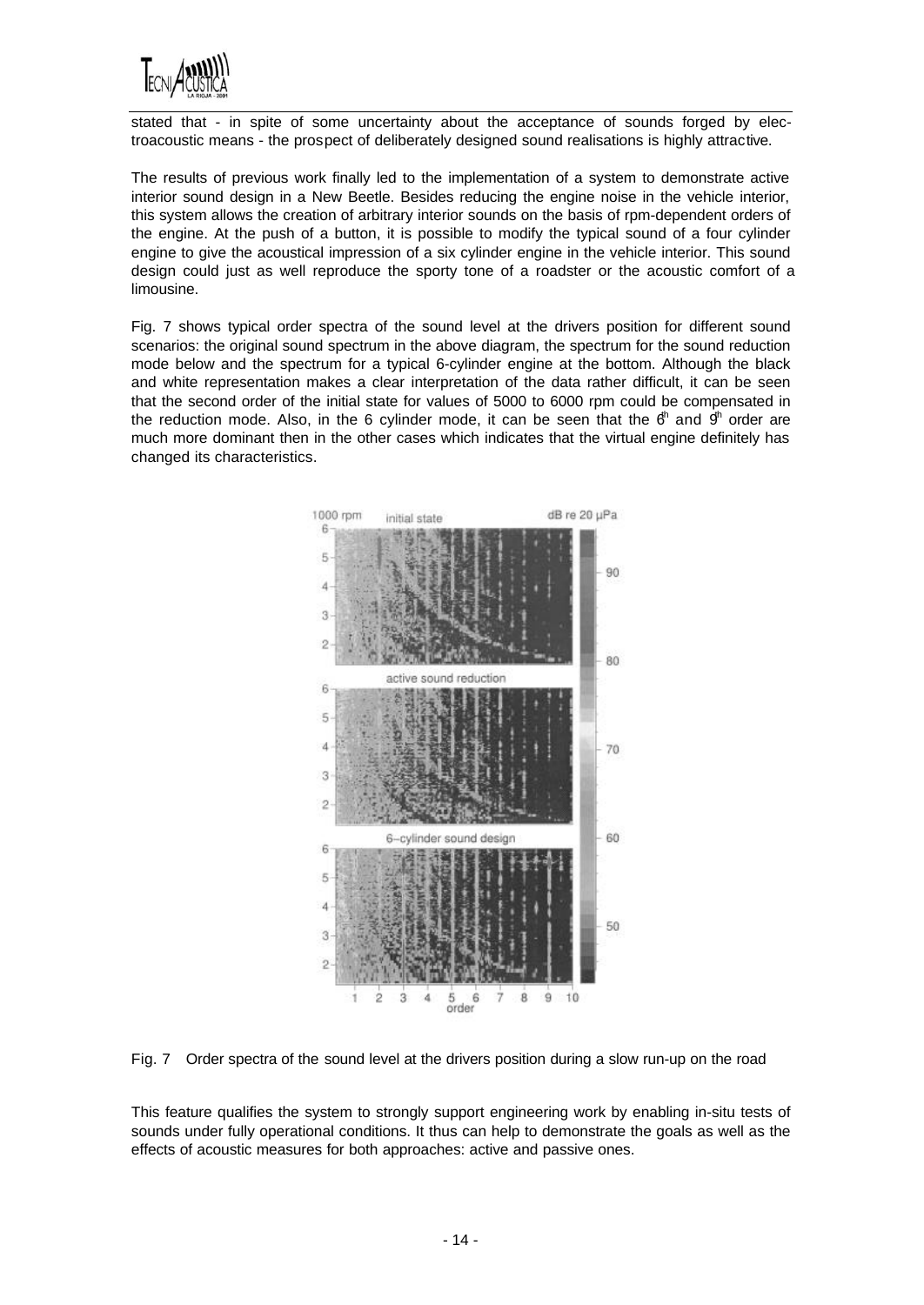

# **CONCLUSIONS**

After the consecutive periods of enthusiasm and disillusionment in active noise and vibration control, a thorough and conscious recollection of basic physical concepts may help in finding out what applications have the potential to successfully overcome the reluctance of practitioners. Together with further progress, especially with respect to advanced actuators, this finally should lead to the technique's well-deserved breakthrough in the end. In any case, active sound control implementations open the possibility of experiencing sounds in-situ, i.e. outside the laboratory under real life and real time conditions. This can be foreseen to extent auditory tests and assessments to realistic environments – a natural and consequent improvement of classical auditory tests.

## **REFERENCES**

- [1] M.A.Swinbanks: The Active Control of Sound Propagation in Long Ducts. Journal of Sound and Vibration (J.S.V.), Vol.27, No.3, 1973, pp. 411-436.
- [2] P.Lueg: Process of Silencing Sound Oscillations. US Patent No. 2043416, 1934.
- [3] H.F.Olson: Electronic Control of Noise, Vibration and Reverberation.
- JASA, Vol.28, Nr.5, 1956, pp. 966-972. [4] W.B.Conover: Fighting Noise with Noise.
- Noise Control, Vol. 92, 1956, pp.78-92.
- [5] M.Jessel, G.Mangiante: Active Sound Absorbers in an Air Duct. J.S.V., Vol. 27, No.3, 1972, pp. 383-390.
- [6] P.A.Nelson, S.J.Elliott: Active Control of Sound. Academic Press, London, 1992.
- [7] C.R.Fuller, S.J.Elliott, P.A.Nelson: Active Control of Vibration. Academic Press, London, 1996
- [8] S.J.Elliott: Signal Processing for Active Control. Academic Press, London, 2001
- [9] Hansen, Snyder: Active Control of Noise and Vibration. Spon, 1997.
- [10] M.A.Heckl: Active Control of the Noise from a Rijke Tube. J.S.V. 124, 1988, 117-133
- [11] M.A. Swinbanks: The Active Control of Sound and Vibration and some Applications in Industry.
	- Proc.Inst.Mech.Eng. 198A, 1984, 281-288.
- [12] Scheuren et.al.: Experiments with Active Vibration Isolation. Proc. Active 95, Newport Beach, 1995, pp. 79-88.
- [13] Watters et.al.: A Perspective on Active Machinery Isolation. Proc. 27th Conf. On Decision and Control, Austin, 1988, pp 2033-2038.
- [14] Jenkins et.al.: Active Isolation of Periodic Machinery Vibrations. Journal of Sound and Vibration (JSV), Vol., 166(1), 1993, pp. 117-140.
- [15] Elliott et.al.: The Control of Transmitted Power in an Active Isolation System. Proc. Active 97, Budapest, 1997, pp. 93-104.
- [16] Judell, Heiland: The Design of Vibration Control Solutions for Semiconductor Lithography and Inspection Equipment.
- [17] Kobori: Structural Control of Buildings under Earthquakes and Strong Winds. Proc. Active 97, Budapest, 1997, pp. III-XV.
- [18] Fujita: Smart Structures for Active Vibration Control of Buildings. Proc. Active 97, Budapest, 1997, pp. XIX-XXXVIII.
- [19] Mace: Active Control of Flexural Vibrations. JSV, Vol. 114(2), 1987, pp. 253-270.
- [20] Scheuren: Non-reflecting Termination for Bending Waves in Beams by Active Means. Proc. Inter-Noise 1988, Avignon, pp. 1065-1068.
- [21] Scheuren: Active Attenuation of Bending Waves in Beams. Proc. Of the Institute of Acoustics, Vol. 12, Part 1, 1990, pp. 623-629.